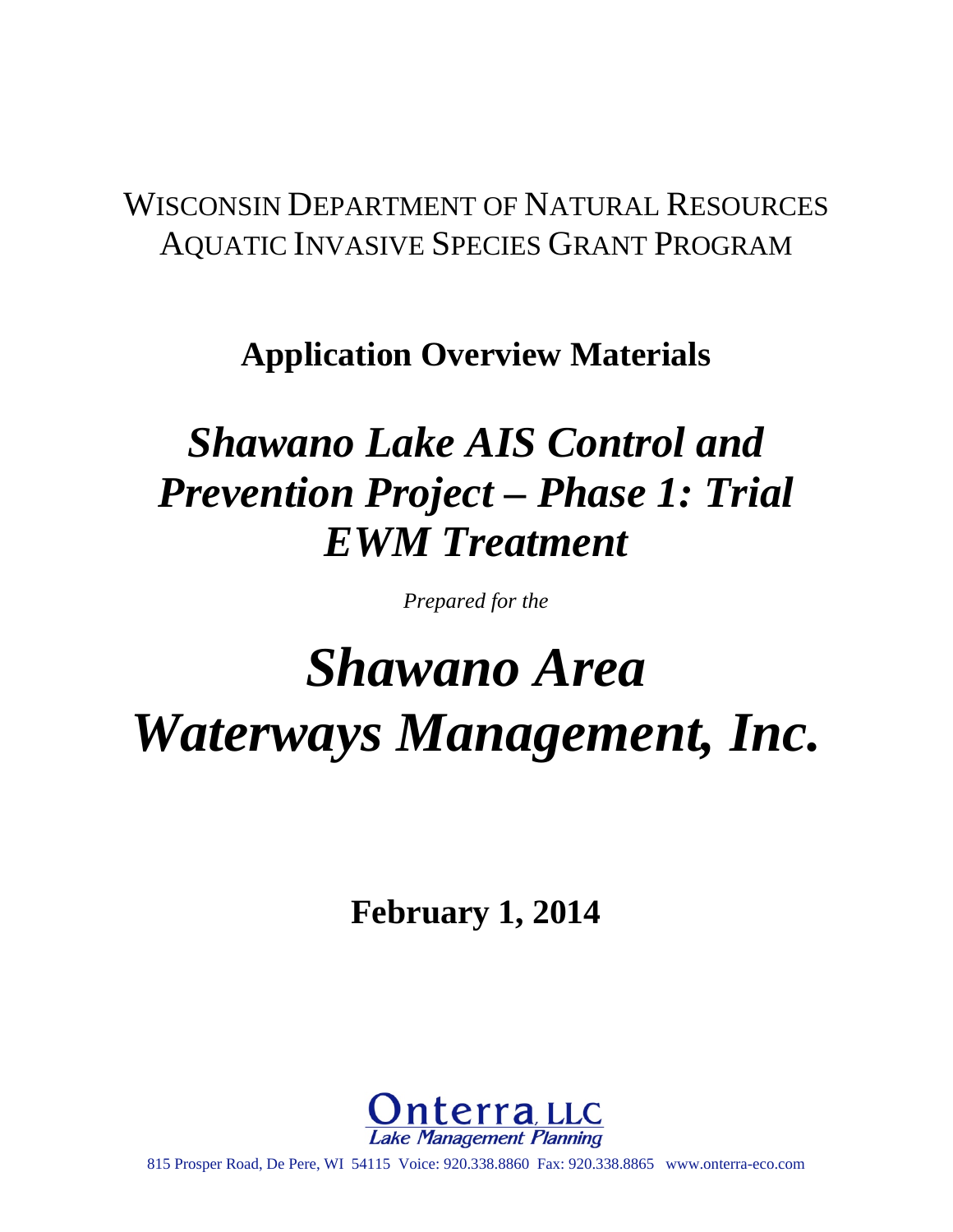# **INTRODUCTION**

Shawano Area Waterways Management, Inc. (SAWM) was created over a decade ago by members of the Shawano Lake Property Owners Association. SAWM currently works to manage the lake by sponsoring many of the studies described below, participating in recent planning processes, owning, operating, and maintaining the harvesting equipment used on the lake, and initiating the permitting and application of herbicide treatments. SAWM also participates in and supports the county Clean Boats Clean Waters program as well as the Shawano County Lakes Fair held during the fall of 2012.

The lake and its watershed have been studied since 1991 when the Shawano Lake Property Owners Association was awarded the first of many WDNR Grants. This was the first phase in a three-phase management planning project assessing the lake's water quality, watershed, aquatic plants, and stakeholder perceptions. In 2003, the second of the lake's multi-phase assessment projects began with watershed tributary and in-lake water quality monitoring; aquatic plant assessments; and capacity building and management planning exercises. These studies were completed in 2006. More intense studies of the lake's nutrient budget were led by the UW-Stevens Point Center for Watershed Science and Education and discussed, along with applicable management actions, in a final report produced in 2008. In 2009, results of the studies described above were used to create the Shawano Lake Watershed Strategic Management Plan and the Shawano Lake Aquatic Plant Management Plan.

SAWM has been conducting aquatic plant control on Shawano Lake as outlined in the 2009 Aquatic Plant Management Plan, including limited use of an association-owned harvester and nuisance herbicide applications by an association-employed applicator. After three years of implementing the plan's recommendations, the WDNR requested a more precise plan that gives comprehensive guidance on controlling exotics, in addition to the natives, using both chemical and harvesting techniques. SAWM would also like to discover ways to protecting the native aquatic plant community by controlling exotics on a lake-wide scale.

During the winter of 2012-2103, SAWM contracted with Onterra to develop an updated Aquatic Plant Management Plan that addresses the following issues:

- 1. Updated actions for the control of nuisance levels of native and non-native aquatic plants. These actions would likely include the use of hand-harvesting, mechanical harvesting, and herbicide applications aimed at assuring recreational accessibility of the lake while minimizing impacts to native habitat.
- 2. Management alternatives for reducing non-native plant species within Shawano Lake on a lakewide basis with the intention of restoring native aquatic plant habitat. These actions may include mechanical harvesting of specific species, early-season herbicide treatments, and/or water level drawdown. Likely, in tandem with this outcome, nuisance aquatic plant control would be completed as described above.

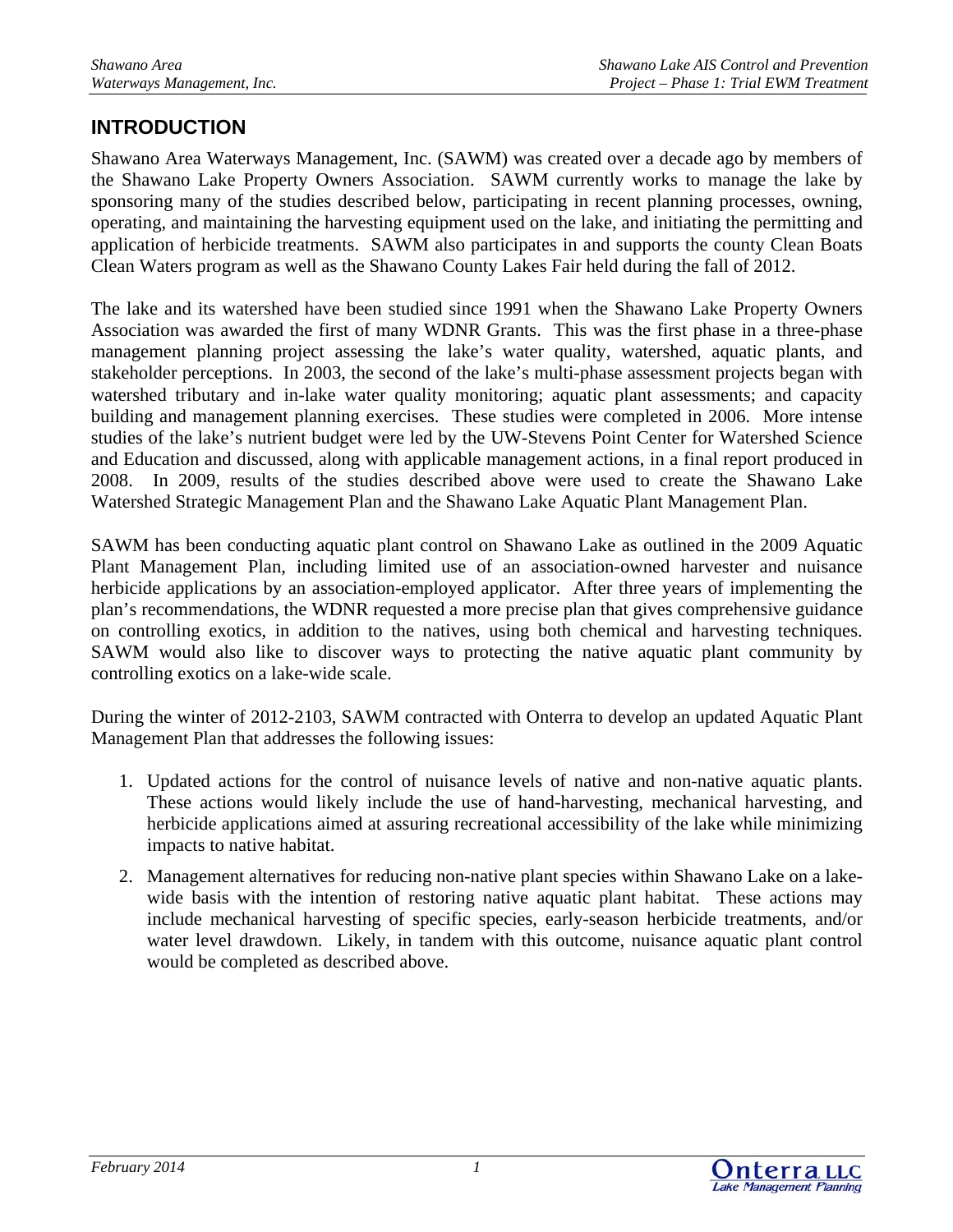# **PROBLEM IDENTIFICATION**

Eurasian water milfoil (EWM, *Myriophyllum spicatum*) and curly leaf pondweed (CLP, *Potamogeton crispus*) are aquatic invasive species (AIS) both known to exist within Shawano Lake. It is not known when CLP was first introduced to Shawano Lake, but studies conducted in 1993 documented its presence indicating it has been present in Shawano Lake for at least 20 years. EWM was officially documented in Shawano Lake in 1994, though studies conducted prior to 1994 indicated its presence in the lake.

In 2010, samples of EWM were sent to the Annis Water Resources Institute at Grand Valley State University in Michigan to determine if the EWM in Shawano Lake was of hybrid origin; a cross between EWM and the indigenous northern water milfoil (*M. sibiricum*). Hybrid water milfoil presents some complications for management as research is indicating that certain strains may have higher tolerance to aquatic herbicides. The specimens processed in 2010 from Shawano Lake were confirmed as hybrid water milfoil. In 2013, another milfoil specimen from Shawano Lake was sent in for DNA analysis, and the results indicated it was pure-strain EWM. These results indicate that there are likely populations of both hybrid water milfoil and pure-strain EWM in Shawano Lake.



**Figure 1. Acres of CLP & EWM colonies (polygons) mapped in June and September 2013 in Shawano Lake.** 

Onterra ecologists mapped areas of EWM and CLP in Shawano Lake during the Early-Season Aquatic Invasive Species Survey, and later revisited these areas in September 2013 to refine the EWM mapping as necessary (Figure 1, Map 1). The majority of the CLP acreage (68%) was of lower density categories (*scattered* and *highly scattered*), while the majority of the EWM acreage (52%) were comprised of *dominant*, *highly dominant,* and *surface matted.* During the whole-lake point-intercept survey conducted during the summer of 2013, EWM was found to contain a littoral frequency of occurrence of 17.4%.

During the Aquatic Plant Management (APM) Planning project, the SAWM Planning Committee decided to focus their management attention away from attempting to control the population of CLP within Shawano Lake. During the meetings with this group, several CLP control strategies were discussed, all of which were cost prohibitive and unclear as to whether control objectives would be met. Overviews of these discussions are included within the draft APM document (December 2013) that is projected to be formally finalized in April 2014.

At this time, it appears that a whole-lake herbicide treatment would be the most appropriate method for targeting the EWM population within Shawano Lake. While implemented on many lakes throughout the state, whole-lake treatment strategies remain experimental in nature and have not been conducted on a lake in Wisconsin the size of Shawano Lake. Lake managers and SAWM Planning Committee

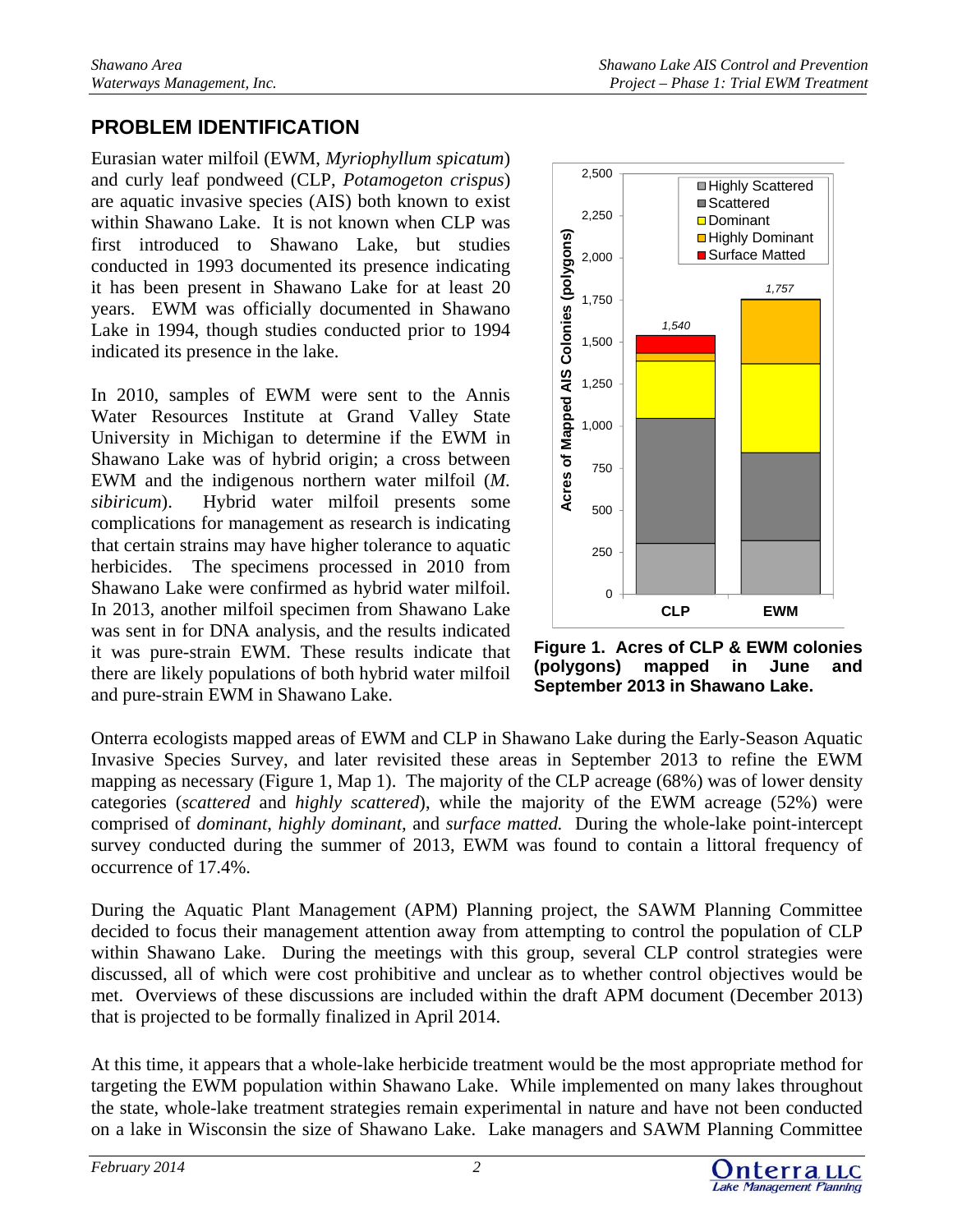members discussed several implementation challenges of a whole-lake treatment that require information before implementation of a whole-lake strategy is warranted: logistical feasibility, efficacy concerns, uncertainty in ecological response, financial constraints, and ability to gain sociological backing (i.e. stakeholder support) (Figure 2).



**Figure 2. Flow chart addressing concerns of implementing a whole-lake treatment on Shawano Lake.**

# **PROJECT GOALS**

It has been proposed that conducting a smaller scale trial 2,4-D treatment on Shawano Lake would directly address aspects of the logistical feasibility, efficacy concerns, and ecological response. Proper monitoring of a trial treatment would produce sound data on the management action that can be presented to the general public through a distributed written report and potentially several informational meetings. Along with conveying this information to the public, additional awareness campaigns, including an anonymous, written stakeholder survey, could be conducted to understand the broader wishes of the Shawano Lake user group. If the trial treatment satisfactorily addresses the first three implementation challenges listed above, a positive feedback loop of sociological backing (stakeholder support) resulting in additional financial contributions (e.g. individual, municipal, business, agency, etc.) for implementation of a whole-lake treatment strategy may occur. If the trial treatment does not adequately address these implementation challenges, a modified experimental approach may be warranted until the desired goals are met.

# **PROJECT OUTLINE & TIMELINE**

Figure 3 provides an approximate timeline for completion of the tasks. The schedule needs to be flexible to accommodate for weather, scheduling conflicts, etc., but it provides a general indication of the dates for completing the proposed components. The proposed project includes project components up to, but not including, the implementation of a whole-lake treatment (up to dashed line).

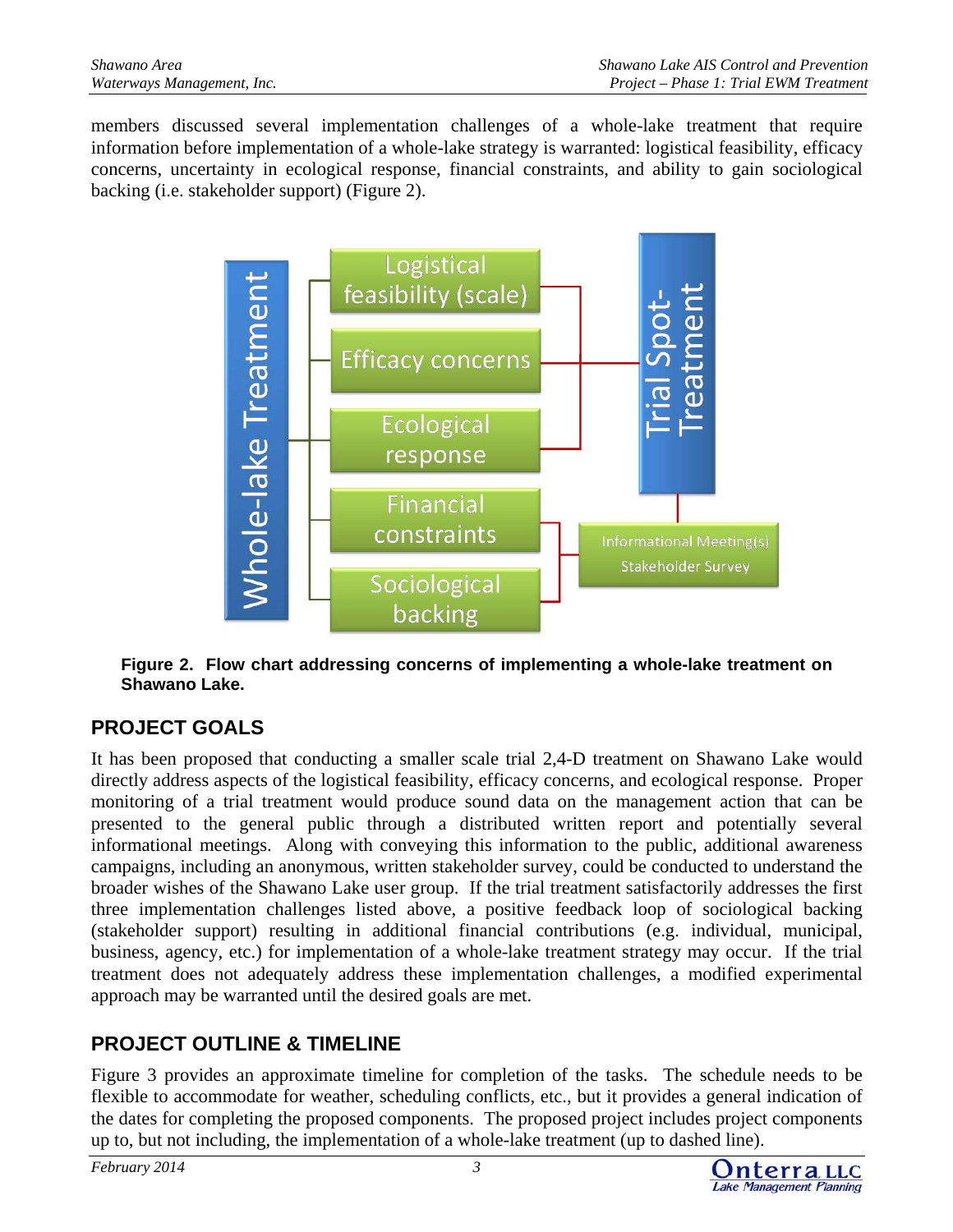

**Figure 3. Flow chart outlining tentative project timeline.**

Table 1 outlines the ecological study components within the proposed AIS-Established Population Control Grant, and Table 2 outlines the propose sociological/public participation components of the project.

#### **Table 1. Brief Overview of the Ecological Study Components within the AIS-EPC (February 2014) Grant for Shawano Lake**

| <b>Ecological Study Components</b>                                                              |
|-------------------------------------------------------------------------------------------------|
| <b>Aquatic Plant Studies</b>                                                                    |
| Pretreatment Confirmation Survey – Early Spring 2014                                            |
| Pretreatment Sub-sample Point-Intercept Survey - Early Spring 2014                              |
| Early-Season AIS Survey - June 2014                                                             |
| EWM Peak-Biomass Survey - Late Summer 2014                                                      |
| Post Treatment Sub-sample Point-Intercept Survey - Late Summer 2014                             |
| EWM Peak-Biomass Survey – Late Summer 2015 (or later)                                           |
| Full Point-Intercept Survey – Late Summer 2015 (or later)                                       |
| Bio-Acoustic Surveys – During Pretreatment Survey & EWM Peak-Biomass Survey                     |
| Provide depth and volume for development of dosing calculation                                  |
| Provide aquatic plant biomass for monitoring of treatment results                               |
| <b>Herbicide Concentration Monitoring</b>                                                       |
| Volunteer-Based with professional training $-$ Treatment through $\sim$ 36 days after treatment |
| US Army Corps of Engineers analysis at no charge                                                |
| Important in understanding how herbicide will degrade and dissipate within lake                 |
|                                                                                                 |
|                                                                                                 |

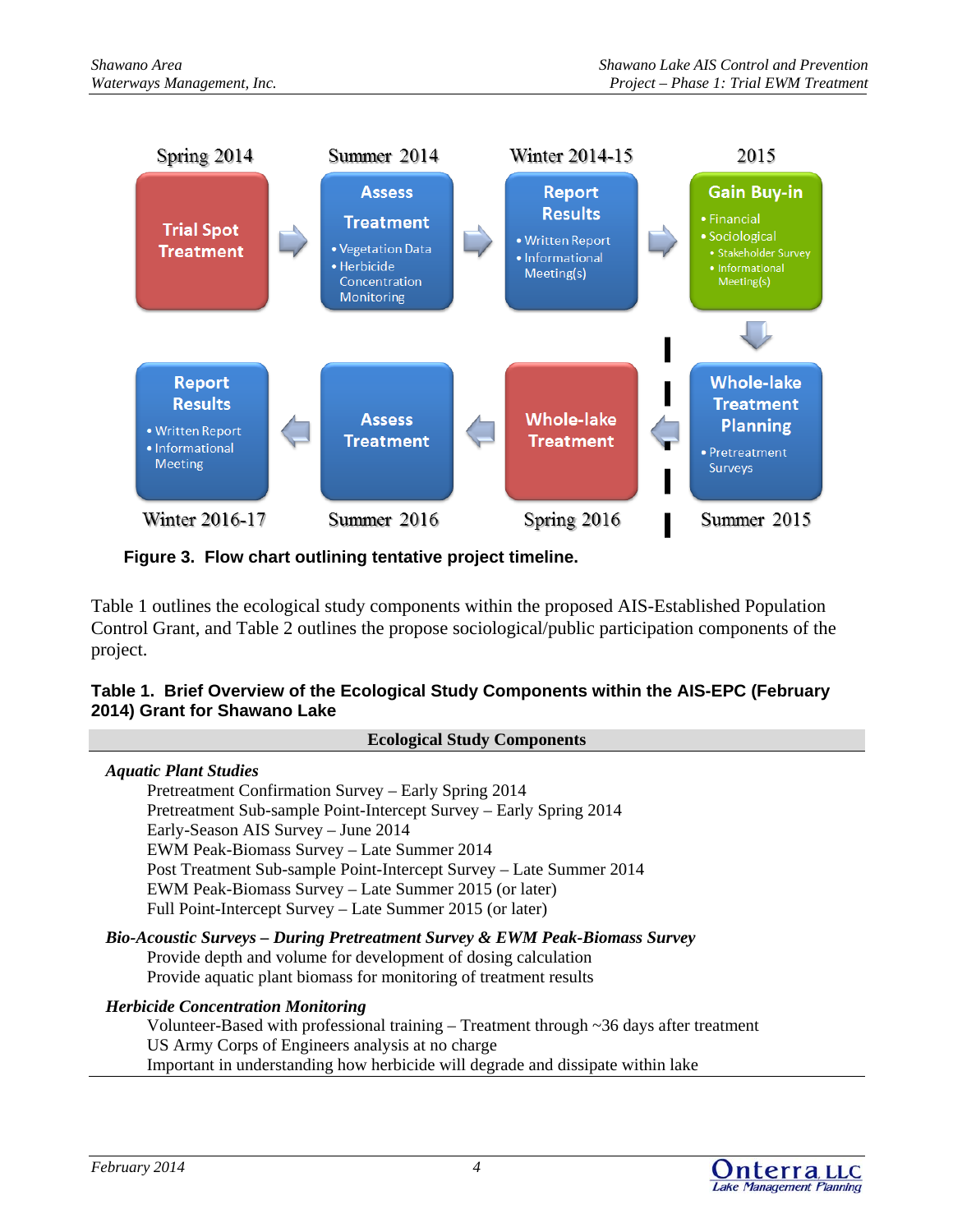#### **Table 2. Brief Overview of the Sociological and Public Participation Componentswithin the AIS-EPC (February 2014) Grant for Shawano Lake**

#### **Sociological and Public Participation Components**

#### *Kick-off Meeting – Prior to Spring 2014 Trial Treatment*

Public information meeting to introduce project & educate stakeholders regarding AIS control

#### *News Release – October/November 2014*

 Release would contain information regarding project and results of 2014 trial treatment Potentially, this would lead to interview-based article by newspaper Article would end by stating SAWM will be developing an AIS management plan in 2015

#### *New Release – Spring 2015*

 This release would, if applicable, disclose that a whole-lake treatment is being considered Expected benefits and potential risks would be discussed Project costs would be outlined Public information meeting discussed below would be announced

#### *Public Information Meeting – June/July 2015*

 Duplicate meetings would be held; one during a weekday evening and one on a weekend Presentation content would include:

 Benefits and risks of utilizing herbicides on spot and whole-lake treatment levels Proposed treatment plan for Shawano Lake during 2016 (or later) Importance and contents of written stakeholder survey (see below)

#### *Stakeholder Survey – July/August 2015*

 Onterra provides base survey and assists lake group with customization Survey must be approved by WDNR sociologist before it is disbursed Survey would have a return date in late summer 2015 Contractor would be used to tally survey results, Onterra will complete analysis

#### *News Release – February 2016*

 Release would contain information regarding proposed control in spring 2016 Early spring public information meeting would be announced

#### *Public Information Meeting – Early Spring 2016 (or later)*

Meeting would layout plan for AIS control in 2016 (or later)

#### *Committee-Level Meetings*

 Six committee-level meetings are contained within the project budget Additional meetings can be included in the budget if SAWM sees the need Proposed meeting timeline: Prior to or following Project Kick-off Meeting Following completion of 2014 Treatment Report (see below) Early spring 2015 Summer 2015, prior to Public Information Meeting Late summer 2015, after stakeholder survey results are tallied and analyzed Fall 2015 (or later) to finalize AIS-EPC Grant project funding whole-lake treatment

### **Partnerships**

SAWM has financially partnered with the Town of Washington, Town of Westcott, Village of Cecil, Town of Richmond, and City of Shawano. SAWM also partners with Shawano County regarding the power wash station.

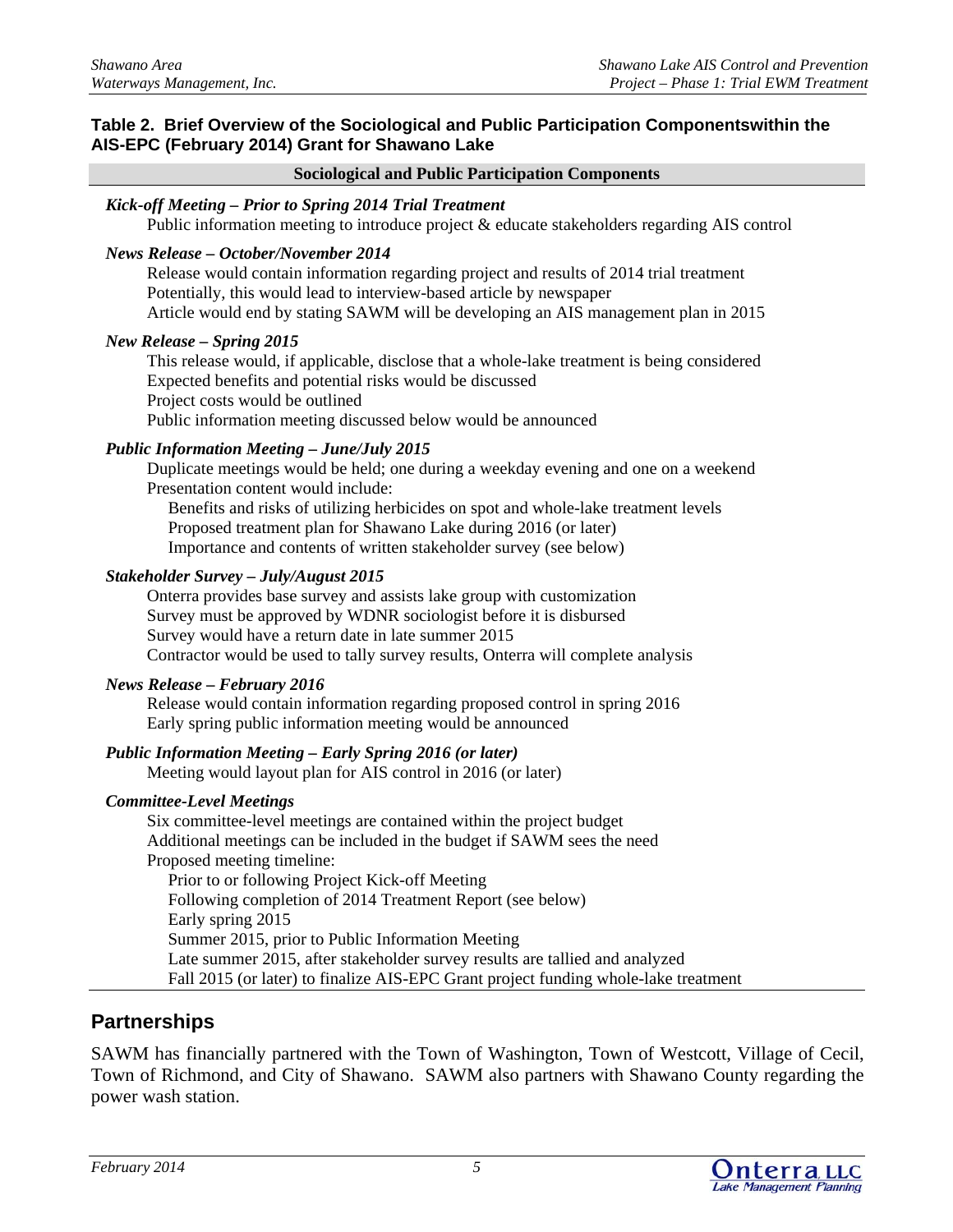# **Clean Boats Clean Waters Program**

Shawano Lake is an extremely popular destination by recreationists and anglers, making the lake vulnerable to new infestations of exotic species. The intent of the boat inspections is not only to prevent additional invasives from entering the lake through its public access points, but also to prevent the infestation of other waterways with invasives that originated in Shawano Lake. The goal of this effort is to cover the landings during the busiest times in order to maximize contact with lake users, spreading the word about the negative impacts of AIS on lakes and educating people about how they are the primary vector of its spread.

Currently public boat landing on Shawano Lake are monitored through training provided by the Clean Boats Clean Waters (CBCW) program. The majority of past effort was conducted by paid limited term employees through Oconto County. SAWM will be applying for a stream-lined CBCW WDNR Grant to ensure at least 200 hours of watercraft inspections occur in 2014.

# *Boat Decontamination*

Dovetailing with the watercraft inspections, the Shawano County Park recently installed and currently maintains two boat washing stations, offered to lake visitors free of charge (Photo 1). Boat owners are encouraged to power wash their watercrafts prior to entering the lake, limiting Shawano Lake's exposure to new AIS. Boats should also be power washed after visiting Shawano Lake, to ensure the AIS from Shawano Lake are not exposed to other lakes.



**Photo 1. Boat wash station on Shawano Lake**

# *Shoreland Restoration Demonstration*

One of the most vulnerable areas of a lake's watershed is the immediate shoreland zone (approximately from the water's edge to at least 35 feet shoreland). When a lake's shoreland is developed, the increased impervious surface, removal of natural vegetation, and other human practices can severely increase pollutant loads to the lake while degrading important habitat. Limiting these anthropogenic (man-made) effects on the lake is important in maintaining the quality of the lake's water and habitat. Along with this, the immediate shoreland area is often one of the easiest areas to restore.

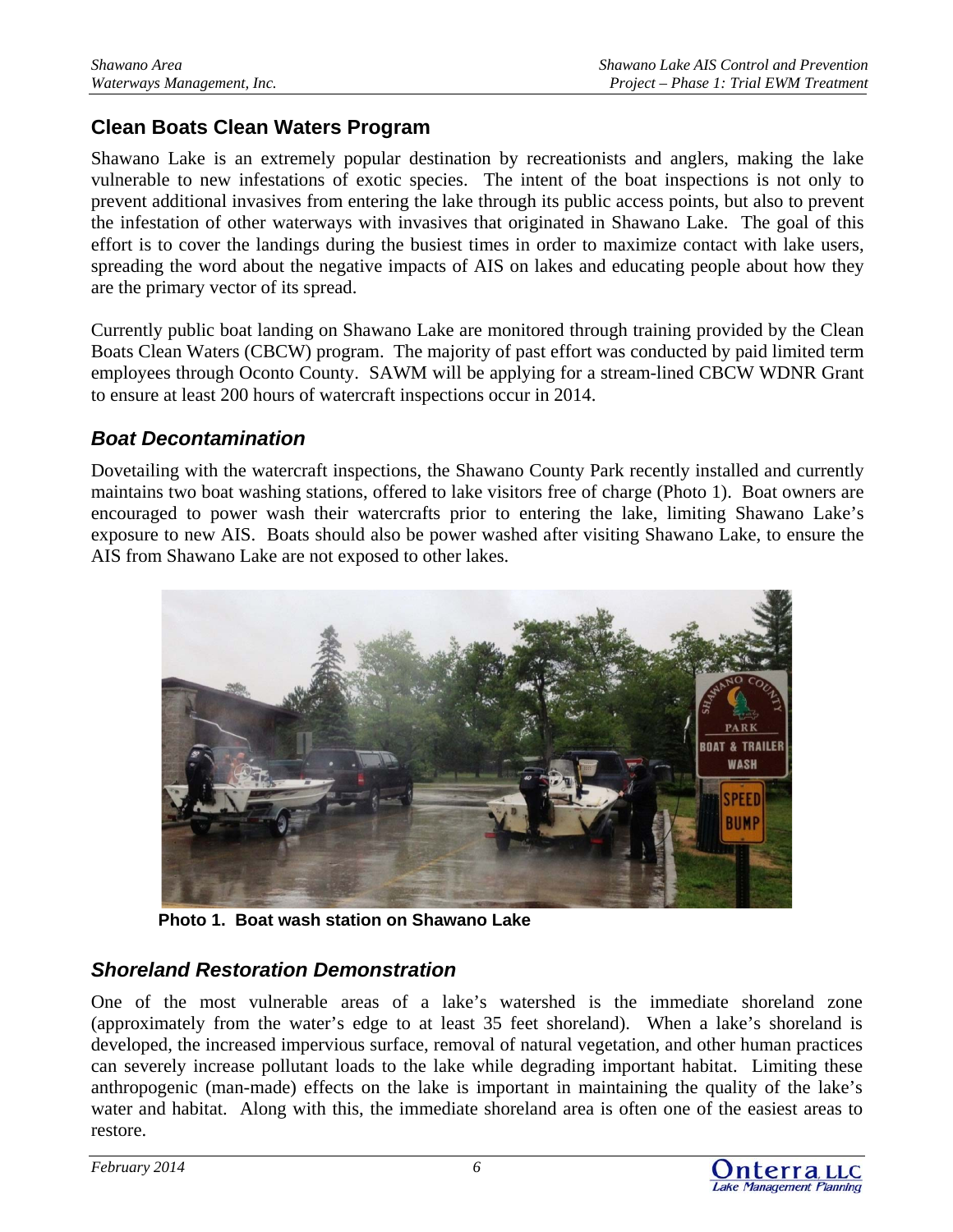SAWM has entered a partnership with Shawano County to construct shoreland restoration demonstration sites on private lands. Two preliminary sites have been proposed (Whispering Pines Retreat Center and a private residence). Scot Frank, Shawano County Conservationist, will be leading the effort with assistance from SAWM as appropriate.

# *Volunteer AIS Surveillance Monitoring*

In lakes without AIS, early detection of pioneer colonies commonly leads to successful control and in cases of very small infestations, possibly even eradication. Even in lakes where these plants occur, monitoring for new colonies is essential to successful control.

Multiple SAWM members have been trained to be active Stream Monitors on the waters leading to and from Shawano Lake. These same members would be trained by a WDNR associate (David Zelinger) on AIS monitoring strategies, particularly new AIS located within these stream corridors. Data would be collected on the grant-funded GPS unit and input all records into the online SWIMS database in accordance with CLMN protocols. This would include surveys where aquatic invasive species were not identified.

# *Improved Management Actions – Maintain Navigability around Shawano Lake*

SAWM understands the importance of native aquatic vegetation on Shawano Lake. However, nuisance aquatic plant conditions exist in certain parts of the lake, caused by both non-native and native vegetation. In order to alleviate navigation impediments caused by the vegetation, herbicide applications by an association-employed applicator have been conducted in 2012 and prior within these areas.

Management Goal #3 within the Shawano Lake Aquatic Plant Management Plan outlines a refined strategy for maintaining navigability on Shawano Lake. The proposed project would implement a change in management strategies that will provide additional protection to the aquatic plant community of Shawano Lake. Moving forward, an onboard hand-held GPS (grant-funded) will be used by the association-employed applicator during the herbicide application to ensure proper dosing and herbicide coverage, provide proper records of where the activities took place, and to allow lake managers and stakeholders to create and modify treatment lanes prior to implementation. Basemaps of the application areas shown on Map 2 will be loaded onto the GPS unit prior to the herbicide application. This will also allow fisheries and resource managers to update the position of the navigation lanes prior to the treatment if conflicts arise.

# **PROJECT DELIVERABLES**

# **Annual Report**

During the winter months of 2014/2015, a report documenting the results of the 2014 trial treatment would be provided to SAWM. This report would include comparisons of the 1) pre- and post treatment EWM mapping surveys (qualitative data), 2) aquatic plant point-intercept sub-sample and sub-set analysis (quantitative data), and 3) herbicide concentration monitoring results.

The report would also include a discussion regarding the 2015 stakeholder involvement components and steps that will be taken towards conducting a whole-lake herbicide treatment in 2015 or beyond. All reports would be presented in electronic format via email.

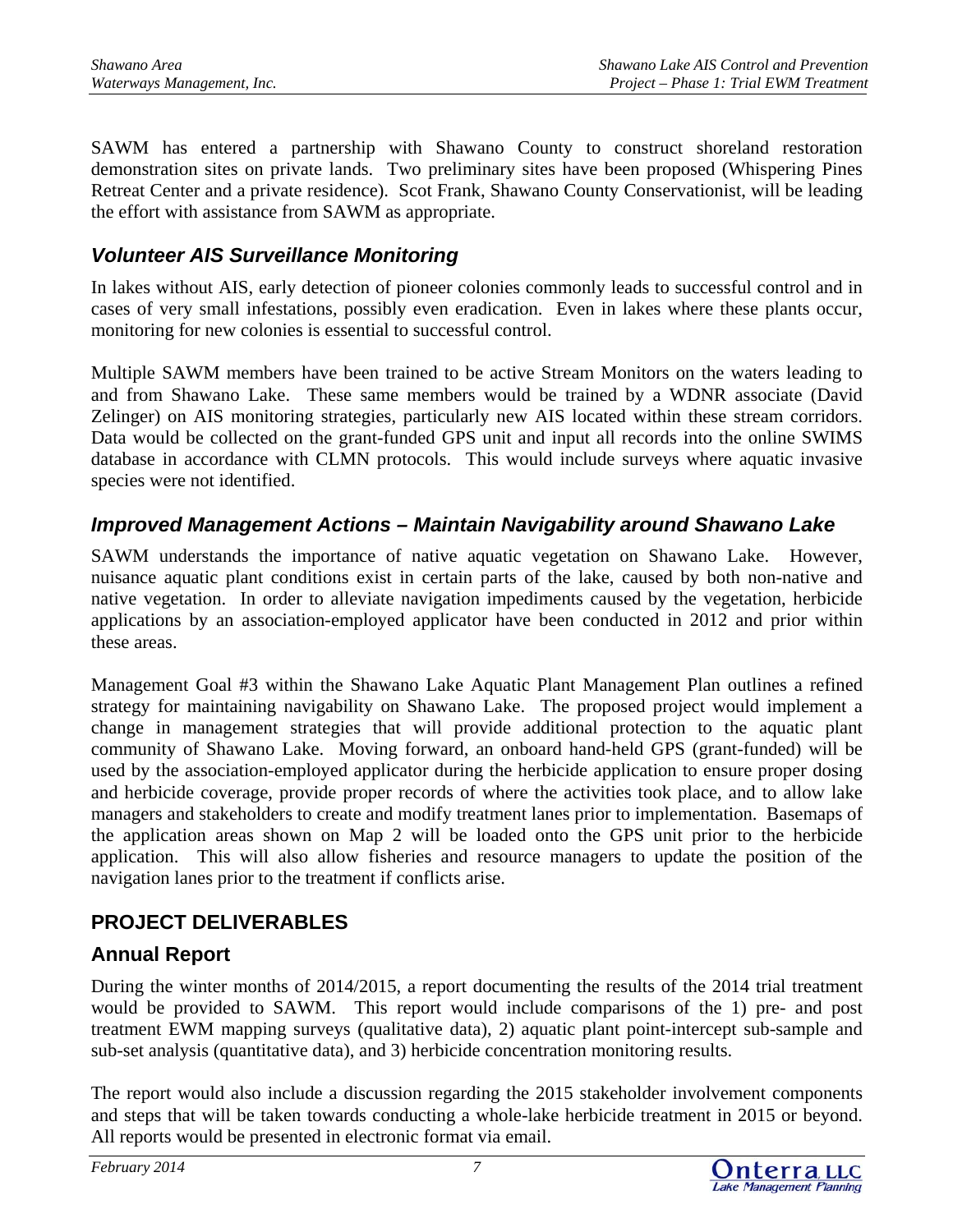